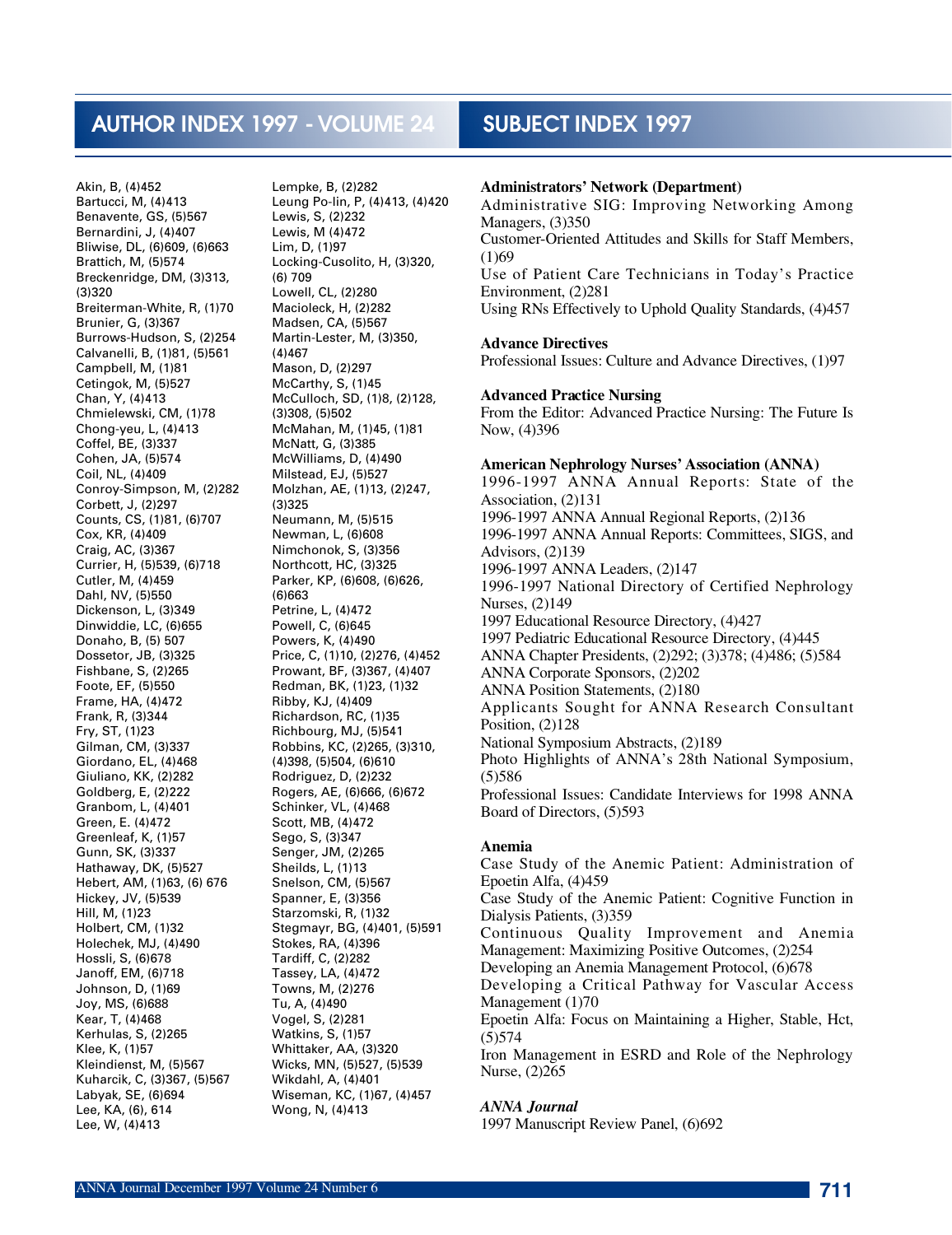*ANNA Journal* Guidelines for Authors – Manuscripts and Departments, (1)87 From the Editor: *ANNA Journal* Editorial Board Plans Ahead for an Exciting 1998, (5)502 From the Editor: Largest-Ever *ANNA Journal* Reflects Scope of Association Activities, (2)128 From the Editor: Revised *ANNA Journal* Author Guidelines Appear in This Issue, (1)8 How to Write for *ANNA Journal*, (4)450, (5)582

#### **Book Reviews (Department)**

Clinical References, (3)367 Diverse Challenges in Nursing, (5)567 Nursing Issues and References, (4)472 Reference Books at a Glance, (1)81 The Enchanted World of Sleep, (6)707 Today's Nurse Leader and Manager, (2)288

#### **Calendar of Events (Department)**

(1)86, (2)294, (3)370, (4)488, (5)573, (6)715

#### **Case Study (Department)**

Challenges in Delivering Peritoneal Dialysis to a Premature Infant, (1)63

Crit Line®: Instrument to Aid Fluid Removal During Hemodialysis, (3)347

Patient, Nurses, and Physicians Collaborating in the Management of a Patient Following Autotransplant Parathyroidectomy, (4)452

Preparing a Child with Obstructive Sleep Apnea for Transplantation, (6)676

The Value of IDPN as a Supplemental Therapy When Elderly Patients Fail to Thrive - Two Case Studies, (2)276

#### **Certification in Nephrology Nursing**

1996-1997 National Directory of Certified Nephrology Nurses, (2)149

Ethical Conflicts Reported by Certified Nephrology Nurses (CNNs) Practicing in Dialysis Settings, (1)23

# **Clinical Consult (Department)**

Central Venous Catheter Site Care: Chlorhexidine vs. Povidone-Iodine, (3)349

Dilution of Urokinase Used to Treat Thrombus Formation in Central Venous Catheters, (4)457

Flipping or Rotating Fistula Needles: Readers' Responses,  $(5)559$ 

Obtaining Accurate PTH Readings, (2)280

Sleepiness Assessment: Identifying "At-Risk" Individuals,  $(6)694$ 

Use of Ascorbic Acid to Remove Chloramine from Dialysate Water, (1)67

# **Continuous Quality Improvement**

Administrators' Network: Use of Patient Care Technicians in Today's Practice Environment, (2)281

Administrators' Network: Using RNs Effectively to Uphold Quality Standards, (4)457

Continuous Quality Improvement and Anemia Management: Maximizing Positive Outcomes, (2)254

#### **Critique to Practice: Facilitating Research-Based Practice**

Attitudes of Hong Kong Nurses Toward Cadaveric Organ Donation, (4)420

Ethical Conflicts Reported by Certified Nephrology Nurses (CNNs) Practicing in Dialysis Settings, (1)2

No Increased Risk for Peritonitis by Insulin Injected into Peritoneal Dialysis Solution Bag Through Coloplast®,  $(4)407$ 

Patients' Perceptions of Why, How, and By Whom Dialysis Treatment Modality Was Chosen, (3)320

Quality of Life of Individuals With End Stage Renal Disease: Perceptions of Patients, Nurses, and Physicians,  $(3)334$ 

Subjective Burden and Quality of Life in Family Caregivers of Patients with End Stage Renal Disease, (5)539

#### **Education**

1997 Educational Resource Directory, (4)427 1997 Pediatric Educational Resource Directory, (4)445

#### **Ethics**

Ethical Conflicts Reported by Certified Nephrology Nurses (CNNs) Practicing in Dialysis Settings, (1)23

#### **From the Editor (Department)**

Advanced Practice Nursing: The Future Is Now, (4)396 *ANNA Journal* Editorial Board Plans Ahead for an Exciting 1998, (5)502

Largest-Ever *ANNA Journal* Reflects Scope of Association Activities, (2)128

Nursing Care Does Not Stop When Patients Go to Sleep (Guest Commentary), (6)609

Nurses' Roles Are More Important Than Ever in Unpredictable Practice Environment, (3)308

Revised *ANNA Journal* Author Guidelines Appear in This Issue,  $(1)8$ 

#### **Geriatrics**

Vision Screening in Older Adults on Dialysis: Do Nephrology Nurses Have a Role?, (5)541

# **Hemodialysis**

Case Study: Crit Line®: Instrument to Aid Fluid Removal During Hemodialysis, (3)347

Research Brief: Clinical Comparison of Hemodialysis and Sleep Apnea Patients With Excessive Daytime Sleepiness,  $(6)$  663

#### **Journal Club (Department)**

Continuous Venovenus Hemofiltration in the Critically Ill,  $(2)$  288

Linking Competency to Professional Development, (4)468 Morbidity and Mortality: Measures of Outcome, (3)356 Should the CNS and NP Roles Be Merged?, (1)78

Sleep Pattern Disturbances and End Stage Renal Disease,  $(6)709$ 

The Therapeutic Use of Music, (5)561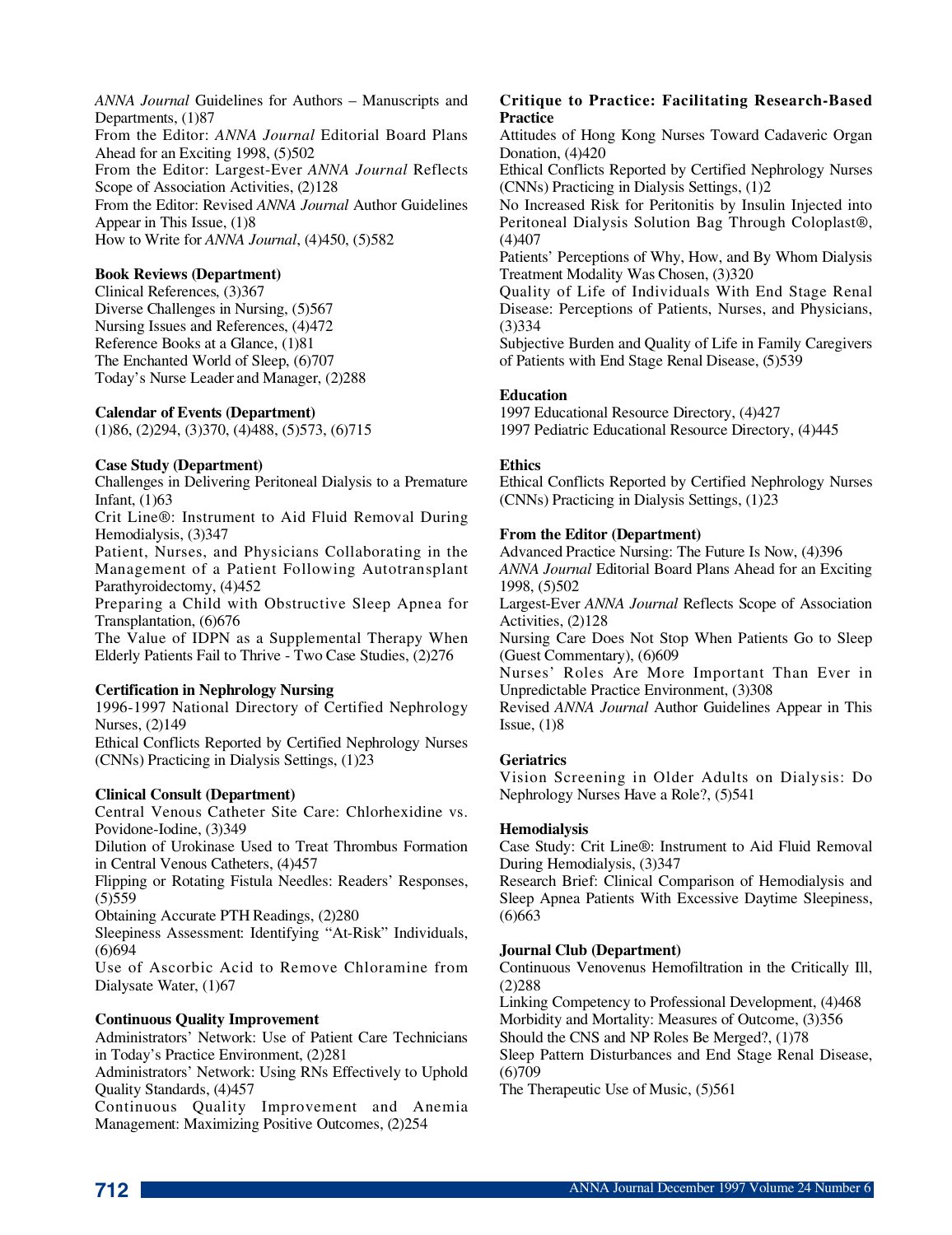**Letters to the Editor** (5)591, (6)608

#### **Medication Review**

Clonazepam: Benzodiazepine Therapy for the Restless Legs Syndrome, (6)688

#### **Nephrology Nursing (General)**

Administrators' Network: Use of Patient Care Technicians in Today's Practice Environment, (2)281

Administrators' Network: Using RNs Effectively to Uphold Quality Standards, (4)457

Creating Caring Organization Cultures in Dialysis Units,  $(2)$  247

From the Editor: Nurses' Roles Are More Important Than Ever in Unpredictable Practice Environment, (3)308

Journal Club: Linking Competency to Professional Development, (4)468

Journal Club: Should the CNS and NP Roles Be Merged?,  $(1)78$ 

President's Message: Back to the Future in Nursing?,  $(3)310$ 

President's Message: Mentoring the Mentoree Is Not a One-Way Street, (1)8

President's Message: Nurses Do Make a Difference: But We Need to Document!, (5)504

President's Message: We Must Assume the Responsibility of Promoting Nephrology Nursing, (4)398

Professional Issues: "Every Patient Deserves a Nurse:" Cliche or Commitment?, (3)385

Professional Issues: Merger of the NP and CNS Roles: Pro and Con, (4)490

The Pew Commission Report: Nursing's Challenge to Address It, (5)507

#### **Nutrition**

Iron Management in ESRD and Role of the Nephrology Nurse, (2)265

Nutritional Management of Patients with Acute Renal Failure, (2)232

# **Pathophysiology Review**

Autosomal Dominant Polycystic Kidney Disease: Pathophysiology and Treatment, (1)45

#### **Organ Donation**

Attitudes of Hong Kong Nurses Toward Cadaveric Organ Donation, (4)413

Professional Issues: Multiple Center Listing for Cadaveric Donor Kidneys: Pro and Con, (2)297

#### **Pediatric Nephrology**

1997 Pediatric Educational Resource Directory, (4)445 Case Study: Challenges in Delivering Peritoneal Dialysis to a Premature Infant, (1)63

Case Study: Preparing a Child with Obstructive Sleep Apnea for Transplantation, (6)676

Continuous Venovenous Hemofiltration: A Cost-Effective Therapy for the Pediatric Patient (3), 337

Discipline and Children with Chronic Illnesses: Strategies to

Promote Positive Patient Outcomes, (1)35

Evaluation of the Pediatric Renal Transplant Recipient,  $(5)$ 515

Physical Assessment of Children Ages 1 to 10 Years - Part 1, (2)209

Physical Assessment of Children Ages 1 to 10 Years with Renal Disease - Part 2, (2)222

Summer Camps for Children and Adolescents with Kidney Disease, (1)57

The Pediatric Nephrology Nurse as Clinical Care Coordinator, (3)344

#### **Peritoneal Dialysis**

Case Study: Challenges in Delivering Peritoneal Dialysis to a Premature Infant, (1)63

No Increased Risk for Peritonitis by Insulin Injected into Peritoneal Dialysis Solution Bag Through Coloplast®,  $(4)401$ 

#### **Pharmacology**

Case Study of the Anemic Patient: Administration of Epoetin Alfa, (4)459

Case Study of the Anemic Patient: Cognitive Function in Dialysis Patients, (3)359

Case Study: The Value of IDPN as a Supplemental Therapy When Elderly Patients Fail to Thrive - Two Case Studies,  $(2)276$ 

Continuous Quality Improvement and Anemia Management: Maximizing Positive Outcomes, (2)254

Developing an Anemia Management Protocol, (6)678

Developing a Critical Pathway for Vascular Access Management (1)70

Epoetin Alfa: Focus on Maintaining a Higher, Stable, Hct,  $(5)$  574

Iron Management in ESRD and Role of the Nephrology Nurse, (2)265

Pulse Dose Oral Calcitriol Therapy for Renal Osteodystrophy: Literature Review and Practice Recommendations, (5)550

#### **Physical Assessment**

Physical Assessment of Children Ages 1 to 10 Years - Part 1, (2)209

Physical Assessment of Children ages 1 to 10 Years with Renal Disease - Part 2, (2)222

# **President's Message (Department)**

Back to the Future in Nursing?, (3)310

Mentoring the Mentoree Is Not a One-Way Street, (1)8

National Report: State of the Association, (2)131

Nurses Do Make a Difference: But We Need to Document!,  $(5)504$ 

Remember the Main Thing is to Keep the Main Thing the Main Thing,  $(6)610$ 

We Must Assume the Responsibility of Promoting Nephrology Nursing, (4)398

#### **Product Reviews (Department)**

 $(1) 65$